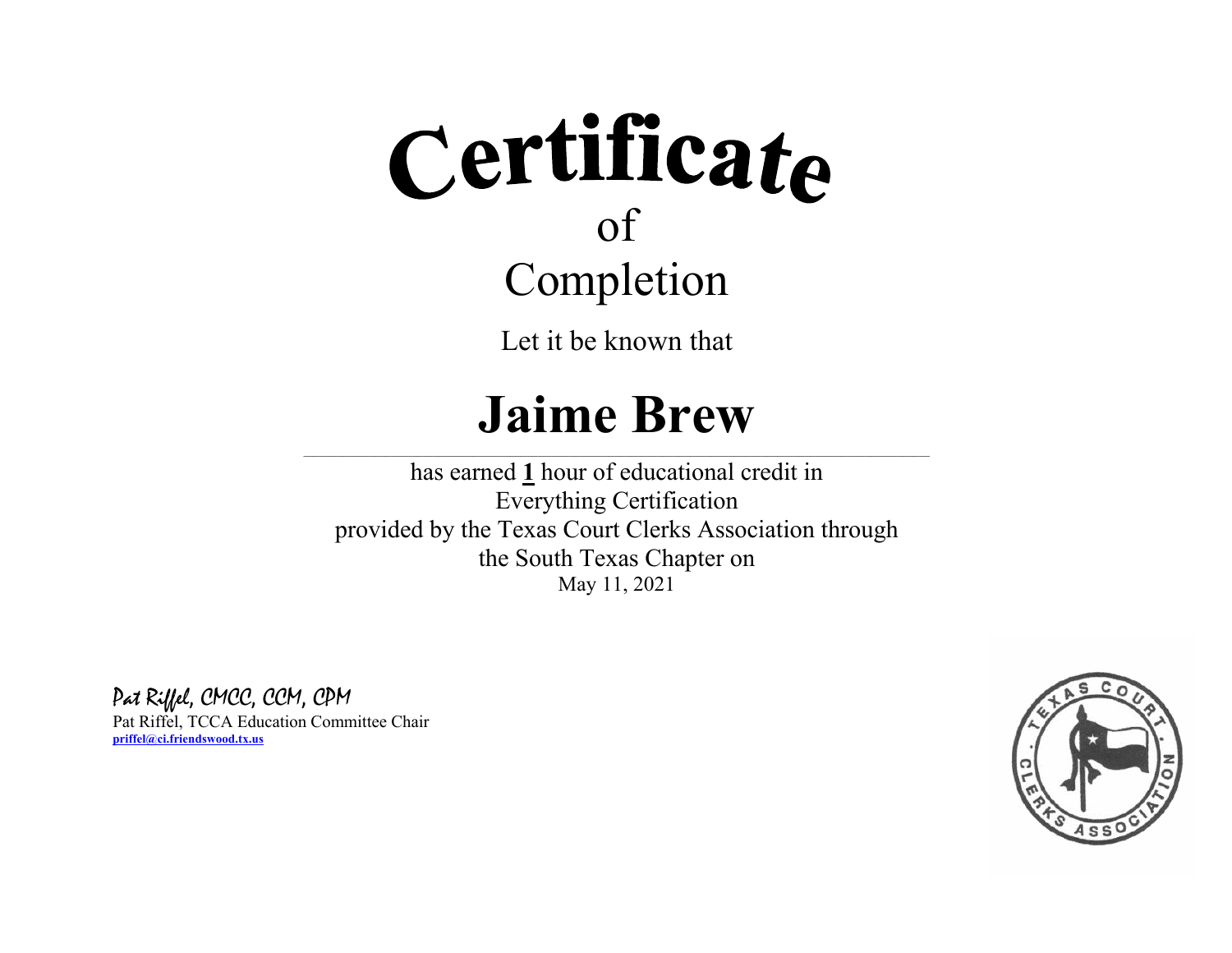Let it be known that

#### **David Casanova**

 $\_$  , and the state of the state of the state of the state of the state of the state of the state of the state of the state of the state of the state of the state of the state of the state of the state of the state of the

has earned **1** hour of educational credit in Everything Certification provided by the Texas Court Clerks Association through the South Texas Chapter on May 11, 2021

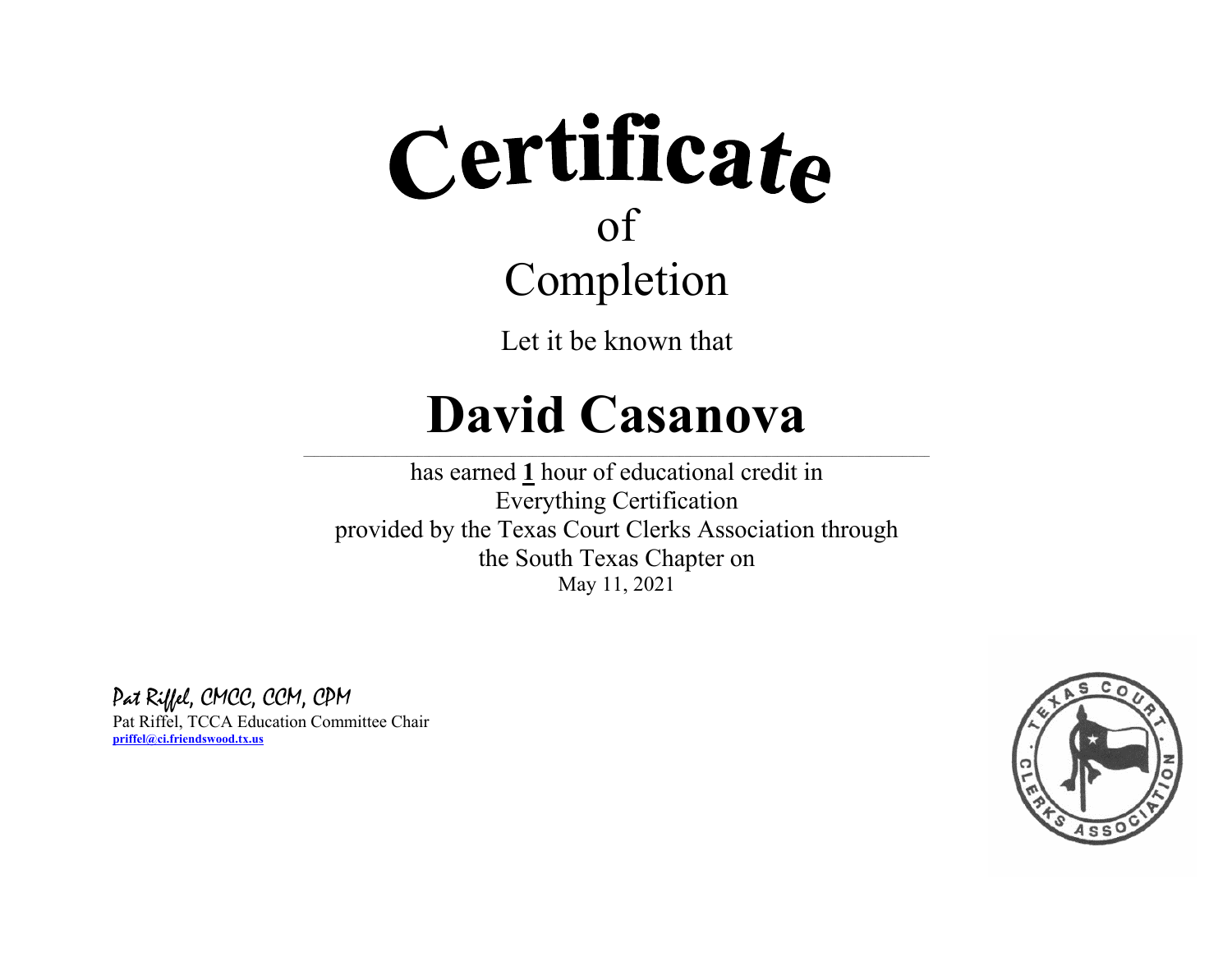Let it be known that

#### **Kimberly Castro**  $\_$  , and the state of the state of the state of the state of the state of the state of the state of the state of the state of the state of the state of the state of the state of the state of the state of the state of the

has earned **1** hour of educational credit in Everything Certification provided by the Texas Court Clerks Association through the South Texas Chapter on May 11, 2021

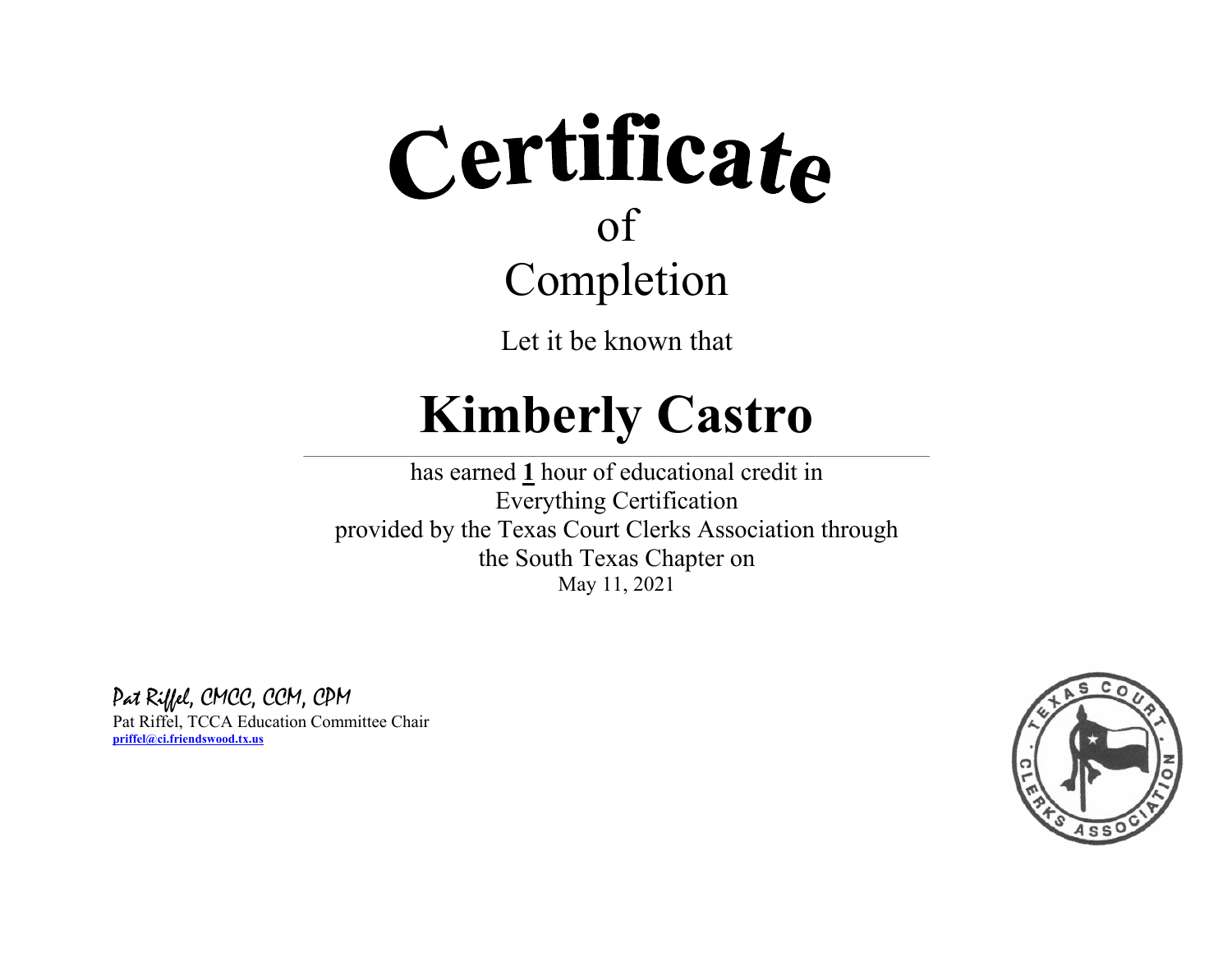Let it be known that

#### **Alejandra Chavez**

 $\_$  , and the state of the state of the state of the state of the state of the state of the state of the state of the state of the state of the state of the state of the state of the state of the state of the state of the

has earned **1** hour of educational credit in Everything Certification provided by the Texas Court Clerks Association through the South Texas Chapter on May 11, 2021

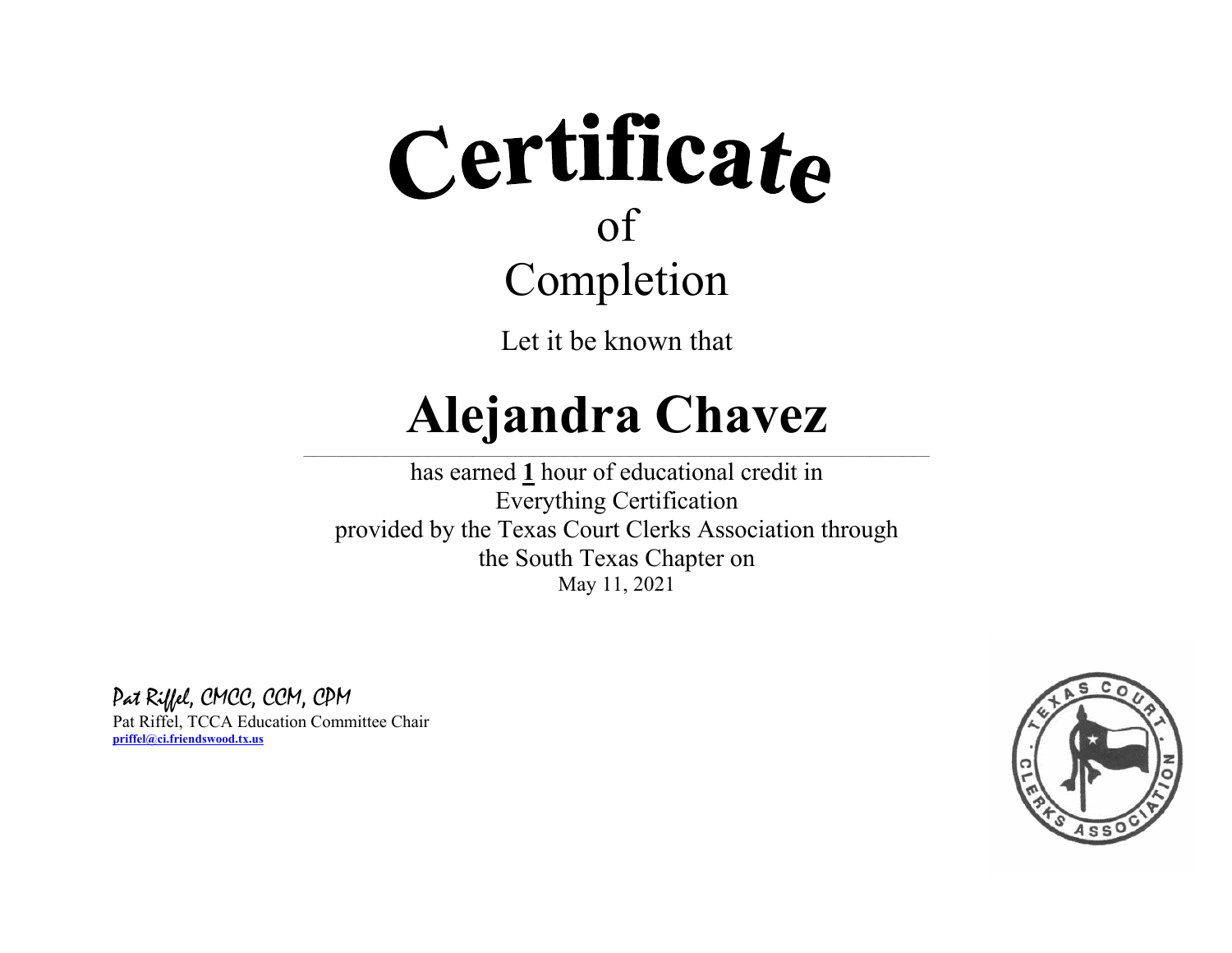Let it be known that

### **Maria Enriquez**

 $\_$  , and the state of the state of the state of the state of the state of the state of the state of the state of the state of the state of the state of the state of the state of the state of the state of the state of the

has earned **1** hour of educational credit in Everything Certification provided by the Texas Court Clerks Association through the South Texas Chapter on May 11, 2021

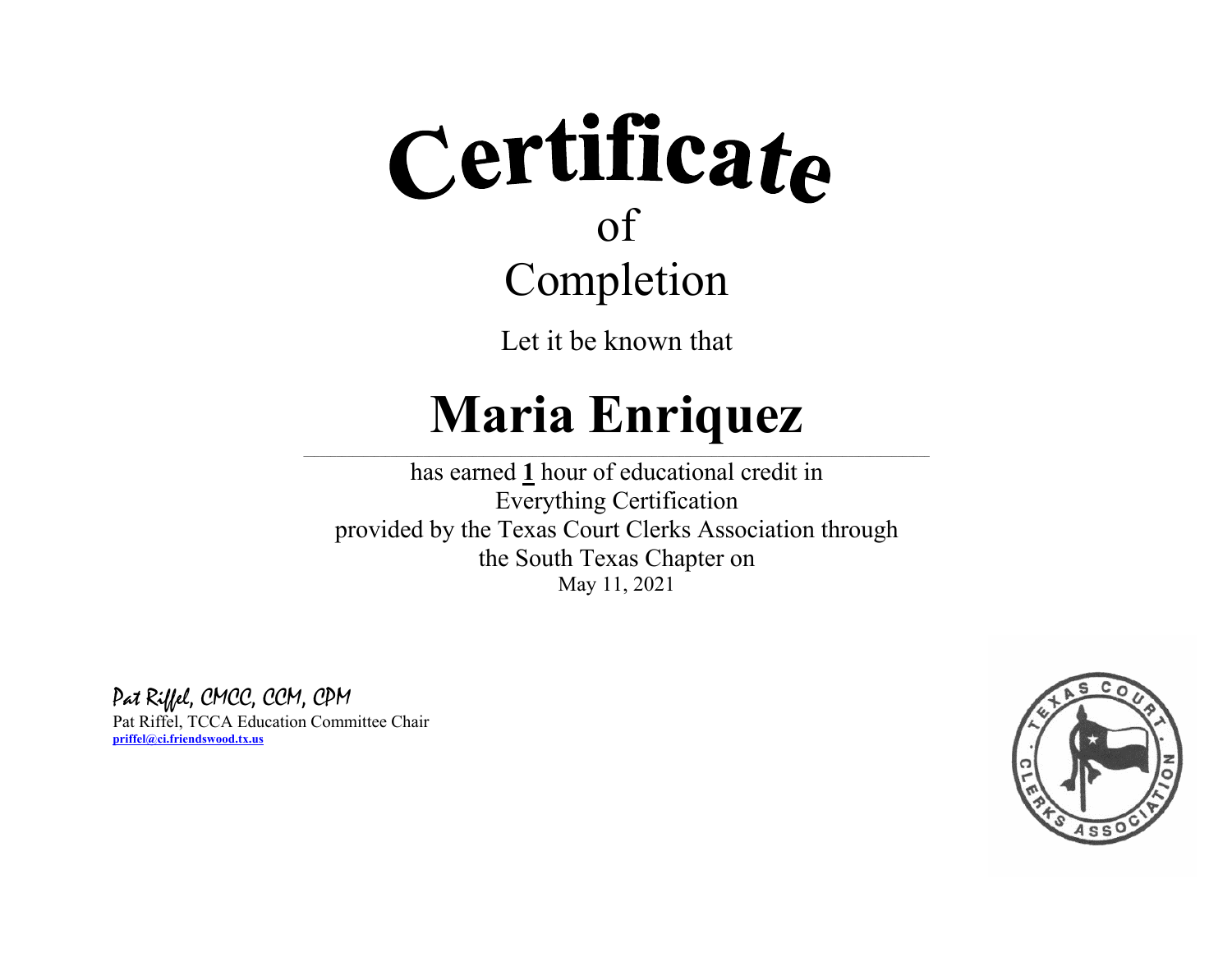Let it be known that

#### **Johenna Reyes**

 $\_$  , and the state of the state of the state of the state of the state of the state of the state of the state of the state of the state of the state of the state of the state of the state of the state of the state of the

has earned **1** hour of educational credit in Everything Certification provided by the Texas Court Clerks Association through the South Texas Chapter on May 11, 2021

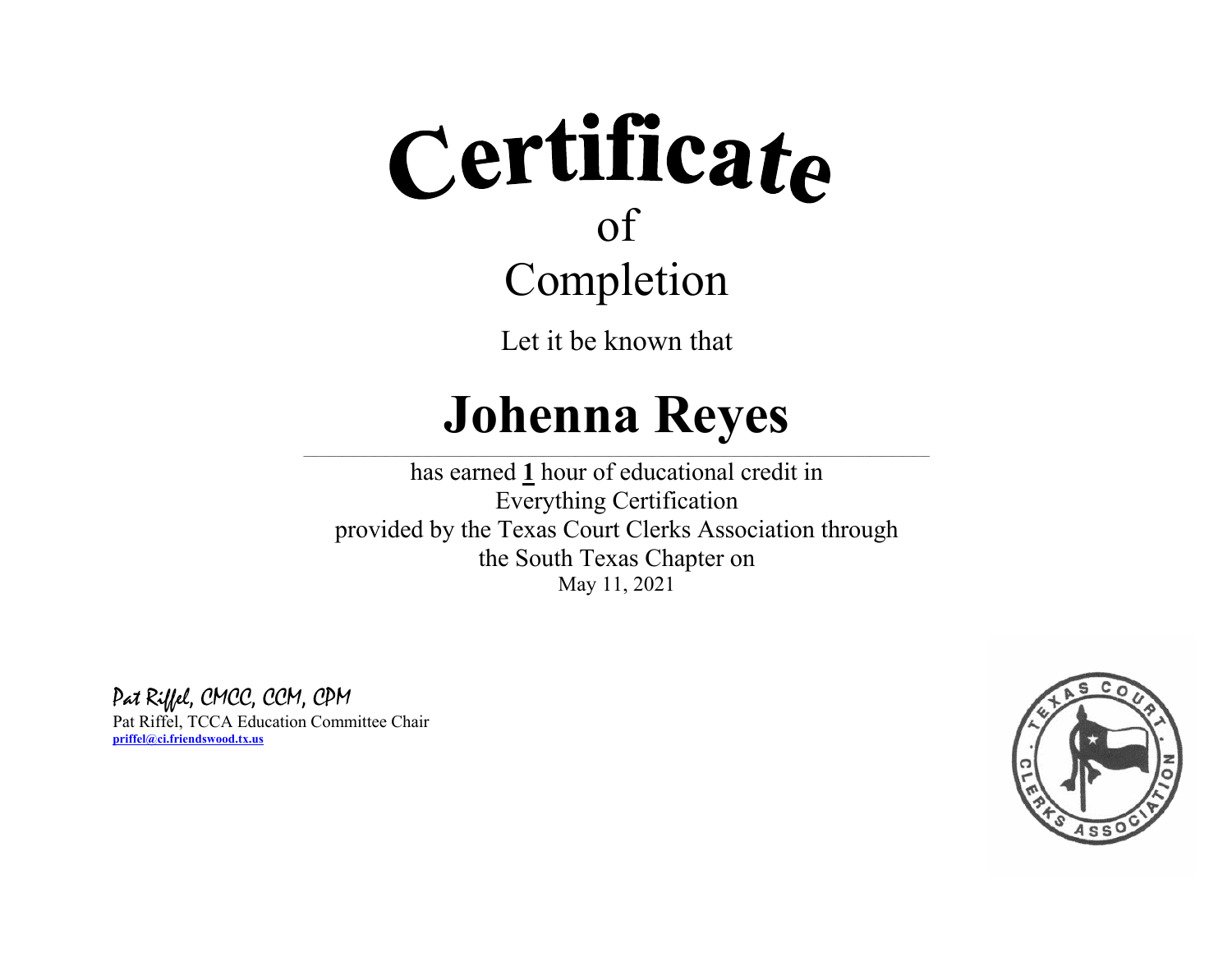Let it be known that

### **Patricia Rhoades**

 $\_$  , and the state of the state of the state of the state of the state of the state of the state of the state of the state of the state of the state of the state of the state of the state of the state of the state of the

has earned **1** hour of educational credit in Everything Certification provided by the Texas Court Clerks Association through the South Texas Chapter on May 11, 2021

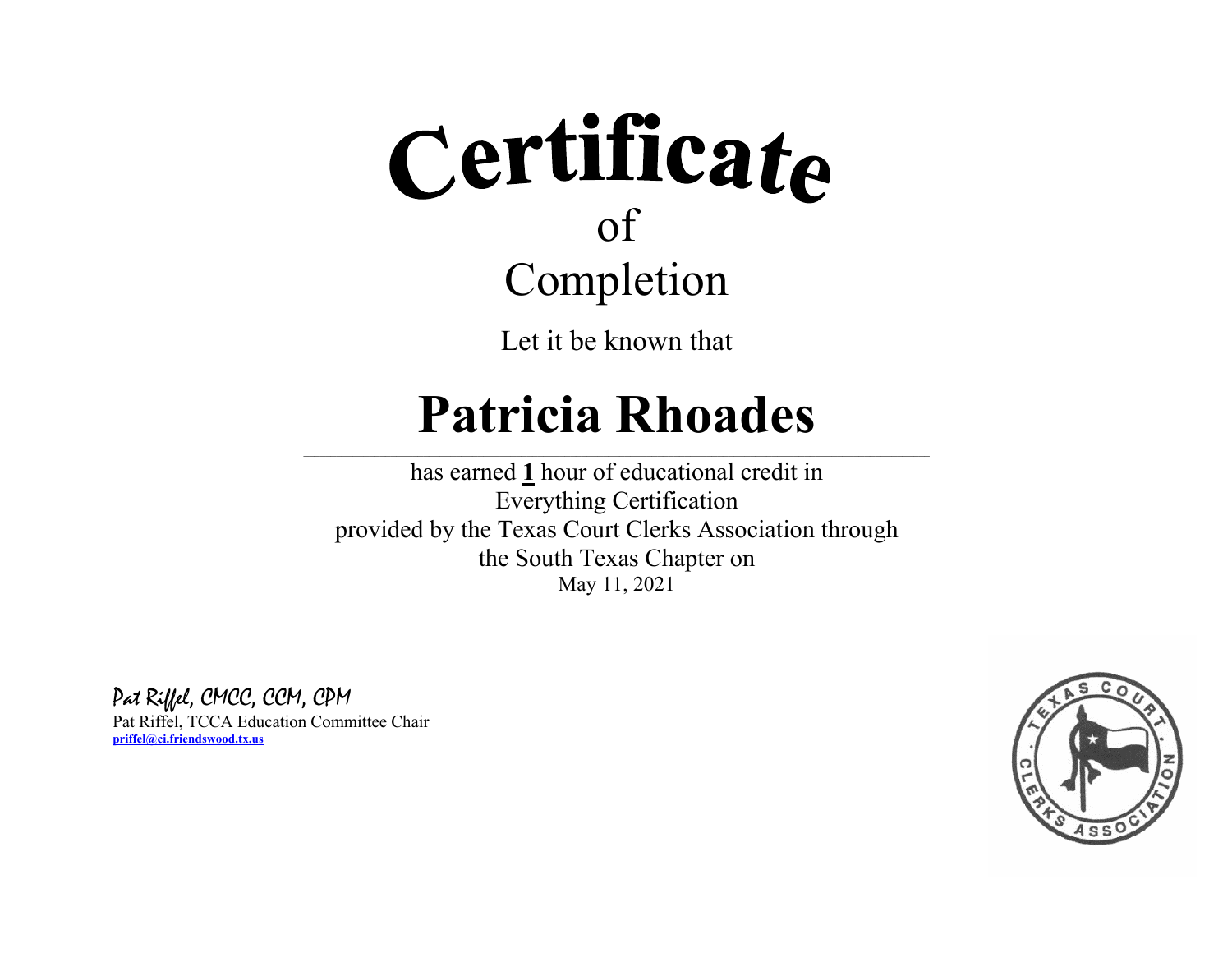Let it be known that

#### **Christina Sanchez**

 $\_$  , and the state of the state of the state of the state of the state of the state of the state of the state of the state of the state of the state of the state of the state of the state of the state of the state of the

has earned **1** hour of educational credit in Everything Certification provided by the Texas Court Clerks Association through the South Texas Chapter on May 11, 2021